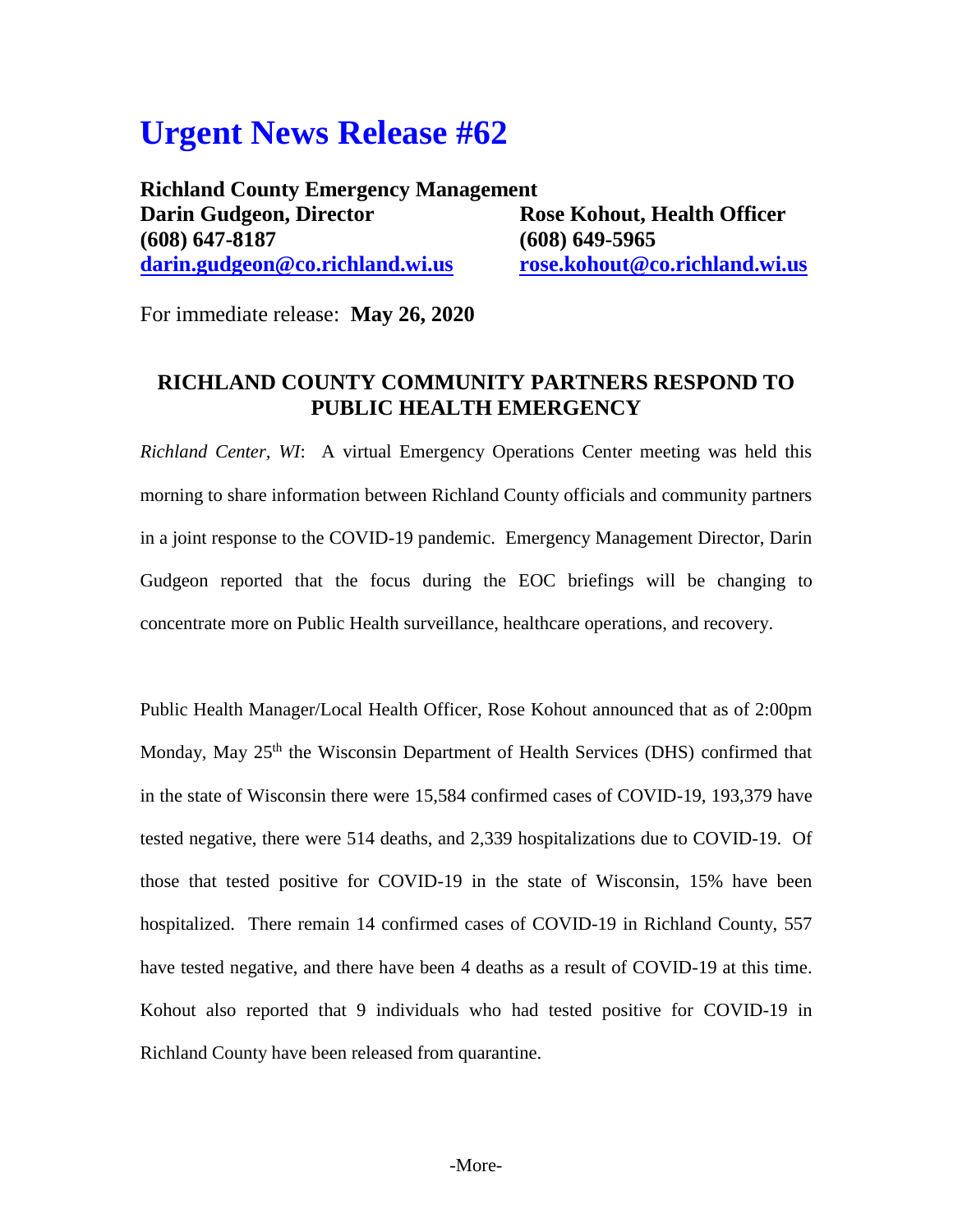The Richland Hospital Coronavirus Hotline is available from **8am-5pm** 7 days a week and patients are still being instructed to call (608) 604-9953 BEFORE coming to the hospital. The Richland Hospital continues to offer their "Respiratory Illness Evaluation" drive-thru service to test those displaying symptoms from **8am-Noon** 7 days a week. The Richland Hospital continues to phase in the reopening of their building and services. Non-emergent surgical procedures are being performed now; working through a risk stratification plan from low to high risk patients. A "soft launch" of Primary Care visits at the Richland Hospital campus will expand over the next 4-6 weeks. Primary Care visits will also continue at the Muscoda Health Center and the Spring Green Medical Center during this time.

The Badger Bounce Back Plan requires COVID-19 testing of every nursing home resident and staff member in the State of Wisconsin. The Pine Valley Community Village is conducting their testing today and Schmitt Woodland Hills will be testing on May  $28<sup>th</sup>$ . It was noted that test results should be available within 48-72 hours after administering the test.

If you have a COVID-19 question that you want our community partners to answer, please call Richland County Health & Human Services at 608-647-8821 and submit your question to the receptionist or email the question to [rchhs@co.richland.wi.us.](mailto:rchhs@co.richland.wi.us) Citizens are encouraged to check out the Richland County COVID-19 Dashboard which offers helpful data to better understand the impact of the pandemic globally and locally: [https://covid.co.richland.wi.us/2020/04/21/richland-county-covid-19-dashboard/.](https://covid.co.richland.wi.us/2020/04/21/richland-county-covid-19-dashboard/) For the